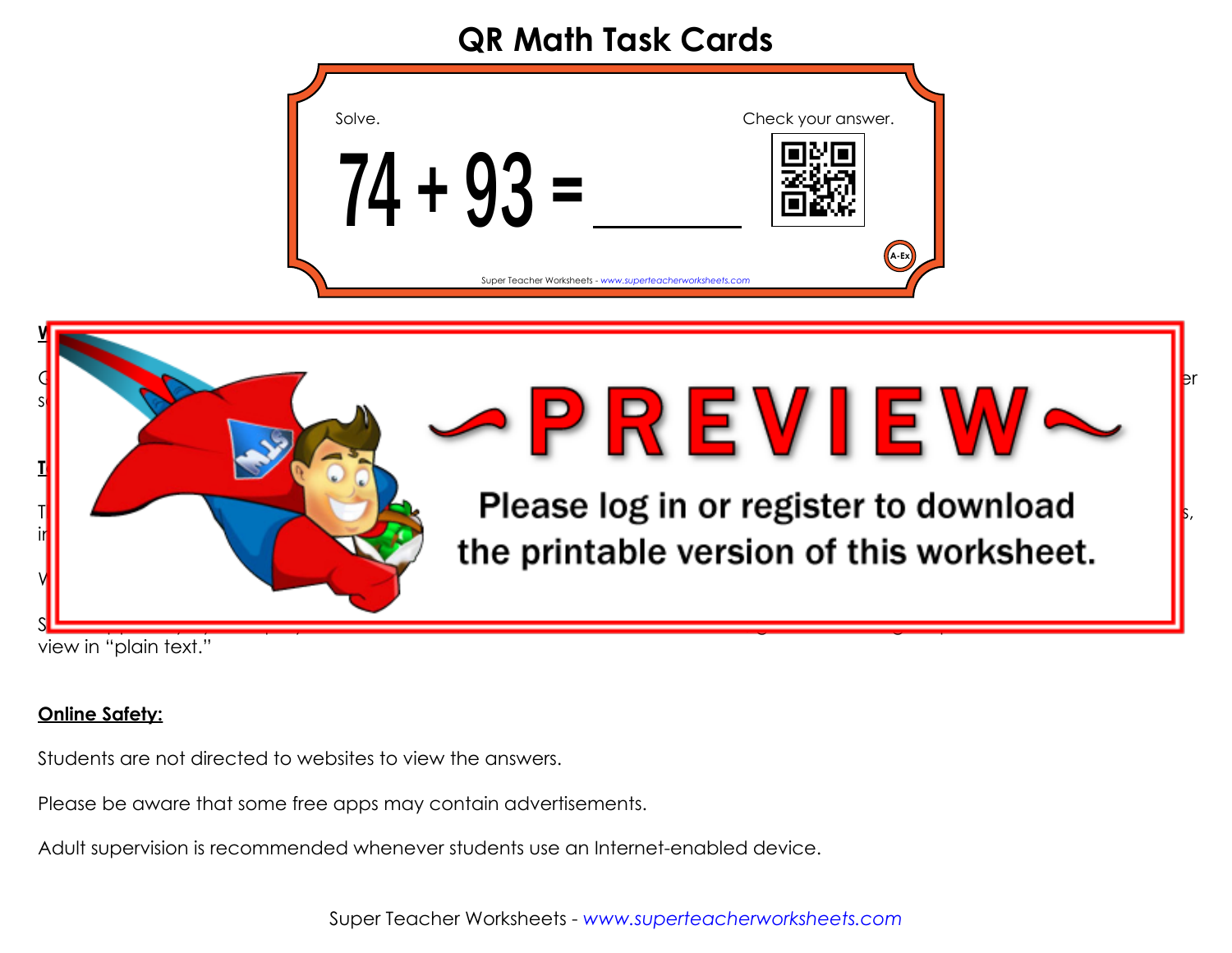## **CARD LIST**

|  | 11. $28 + 61 =$ _______         | <b>21.</b> $46 + 72 =$ ________ |
|--|---------------------------------|---------------------------------|
|  | <b>12.</b> $33 + 25 =$ ________ | <b>22.</b> $76 + 57 =$ ________ |
|  |                                 |                                 |
|  |                                 |                                 |
|  | 15. $39 + 13 =$ ______          | <b>25.</b> $28 + 5 =$ ________  |
|  | 16. $56 + 45 =$ _______         | <b>26.</b> $60 + 15 =$ _______  |
|  | 17. $24 + 85 =$ _______         | <b>27.</b> $31 + 85 =$ ________ |





**printable version of this worksheet.** Please log in or register to download

**99**

**23.** 19 + 80 =

**154**

| <b>4.</b> $87 + 41 =$ 128 |  | <b>14.</b> $63 + 58 = 121$            | <b>24.</b> $47 + 92 = 139$ |
|---------------------------|--|---------------------------------------|----------------------------|
| <b>5.</b> $75 + 8 = 83$   |  | <b>15.</b> $39 + 13 = \underline{52}$ | 25. $28 + 5 = 33$          |
| 6. $97 + 36 = 133$        |  | <b>16.</b> $56 + 45 = 101$            | <b>26.</b> $60 + 15 = 75$  |
| <b>7.</b> $44 + 44 = 88$  |  | 17. $24 + 85 = 109$                   | <b>27.</b> $31 + 85 = 116$ |
| <b>8.</b> $73 + 37 = 110$ |  | <b>18.</b> $35 + 10 = 45$             | <b>28.</b> $99 + 42 = 141$ |
| <b>9.</b> $91 + 17 = 108$ |  | 19. $95 + 34 = 129$                   | <b>29.</b> $45 + 31 = 76$  |
| <b>10.</b> $14 + 56 = 70$ |  | <b>20.</b> $88 + 29 = 117$            | <b>30.</b> $18 + 69 = 87$  |

**13.** 84 + 70 =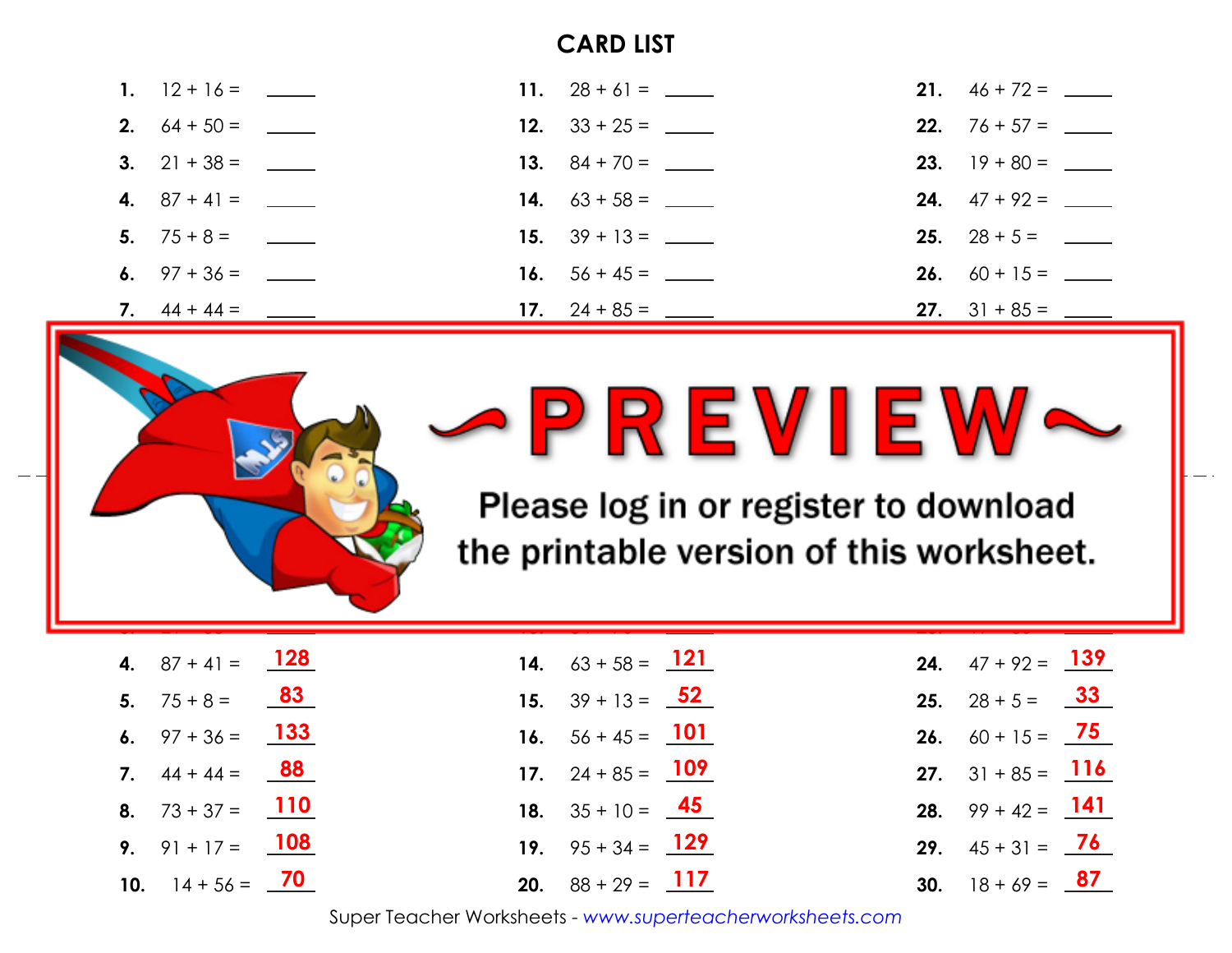$16 =$ 





Super Teacher Worksheets - *www.superteacherworksheets.com*

Please log in or register to download the printable version of this worksheet.

 $64 + 50 =$ 



**A-2**

Super Teacher Worksheets - *www.superteacherworksheets.com*

Solve. Check your answer. Check your answer. Check your answer. Check your answer. Check your answer.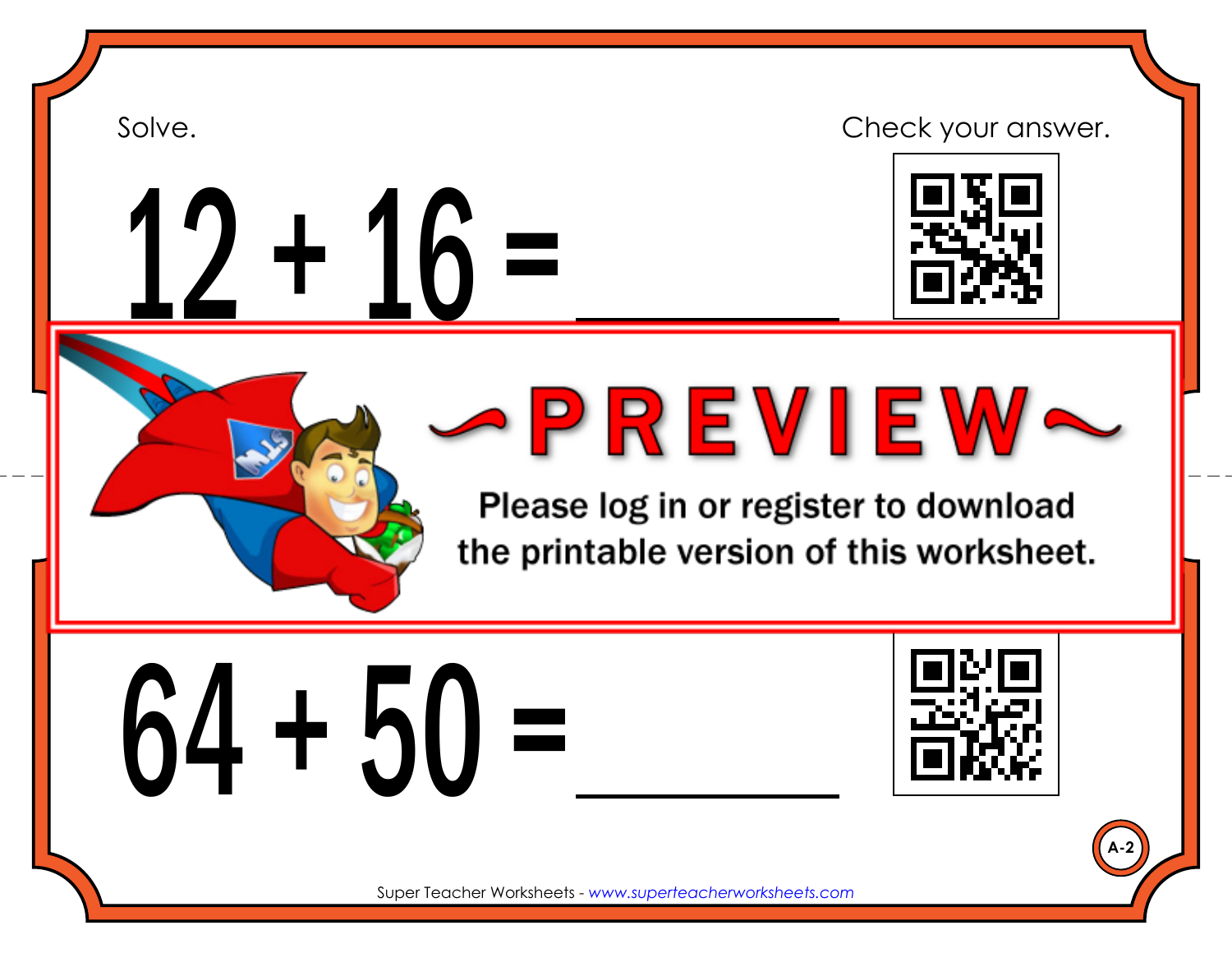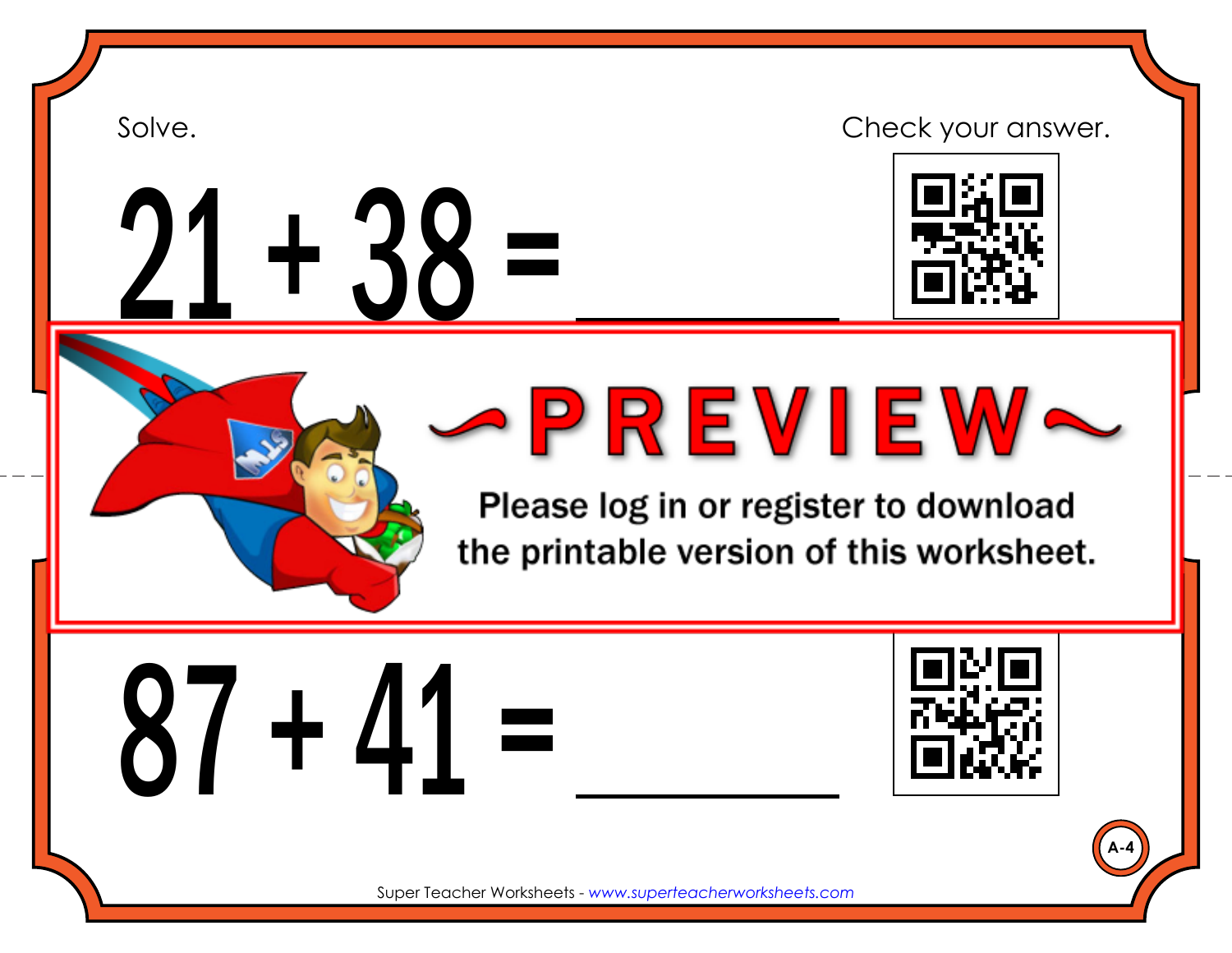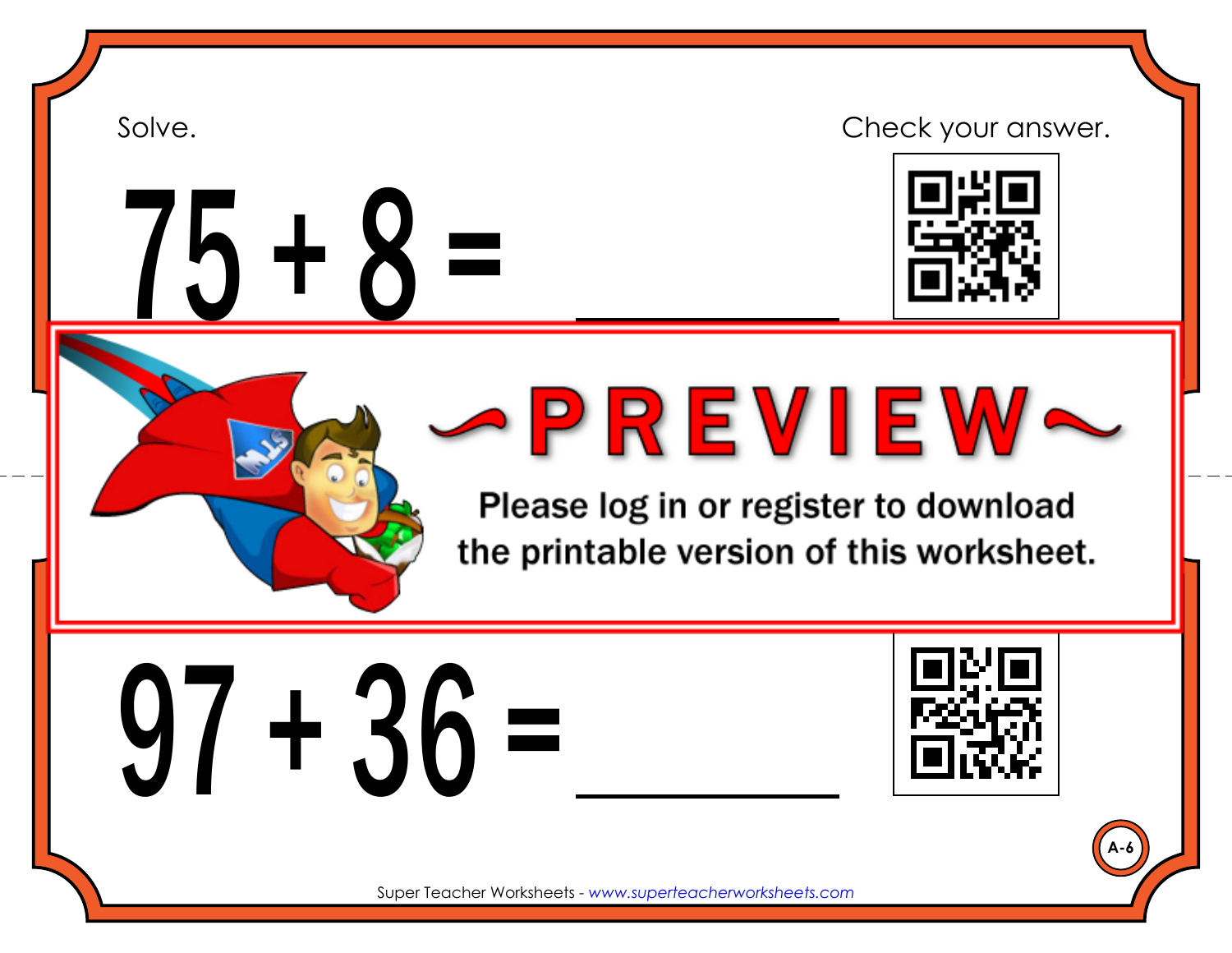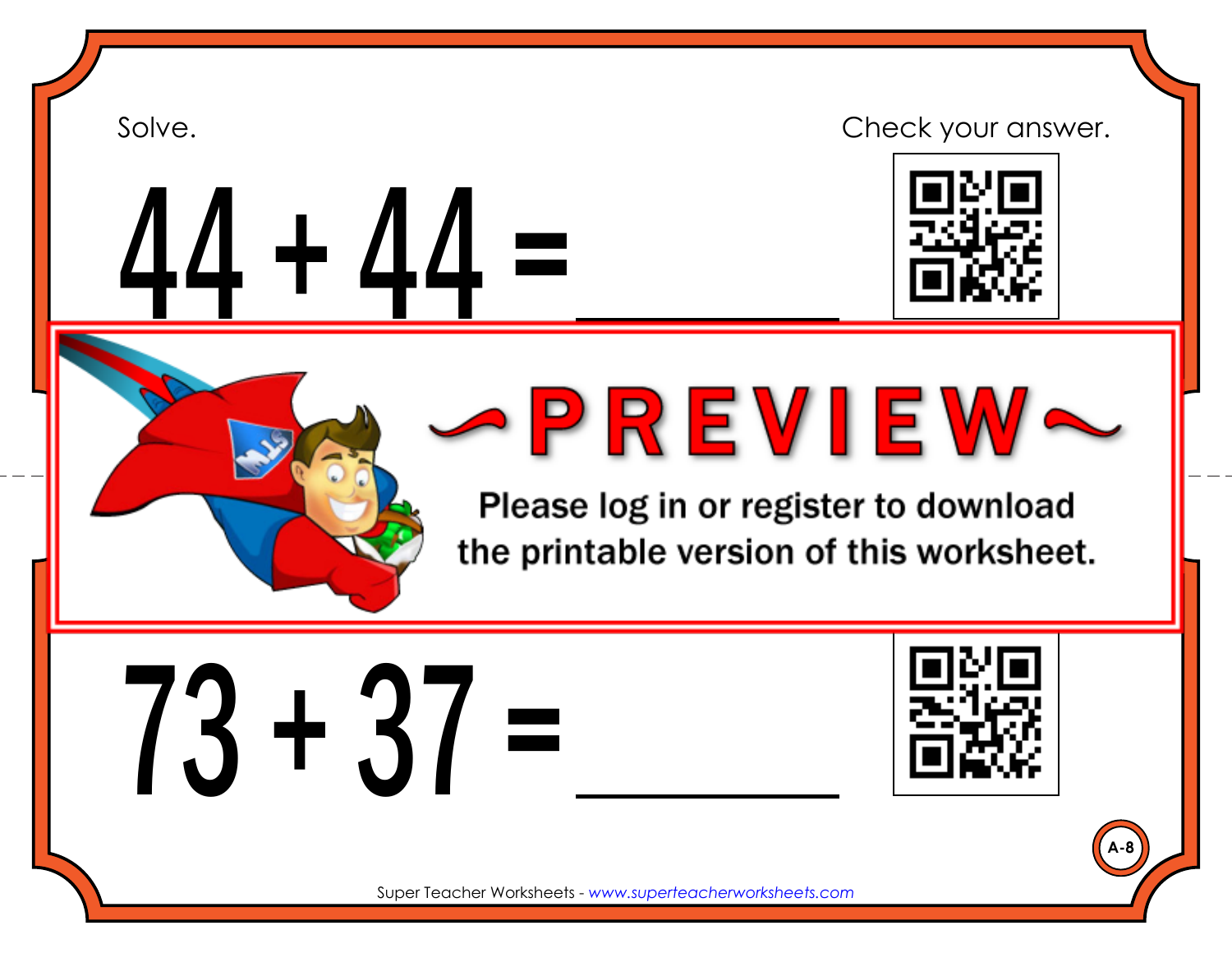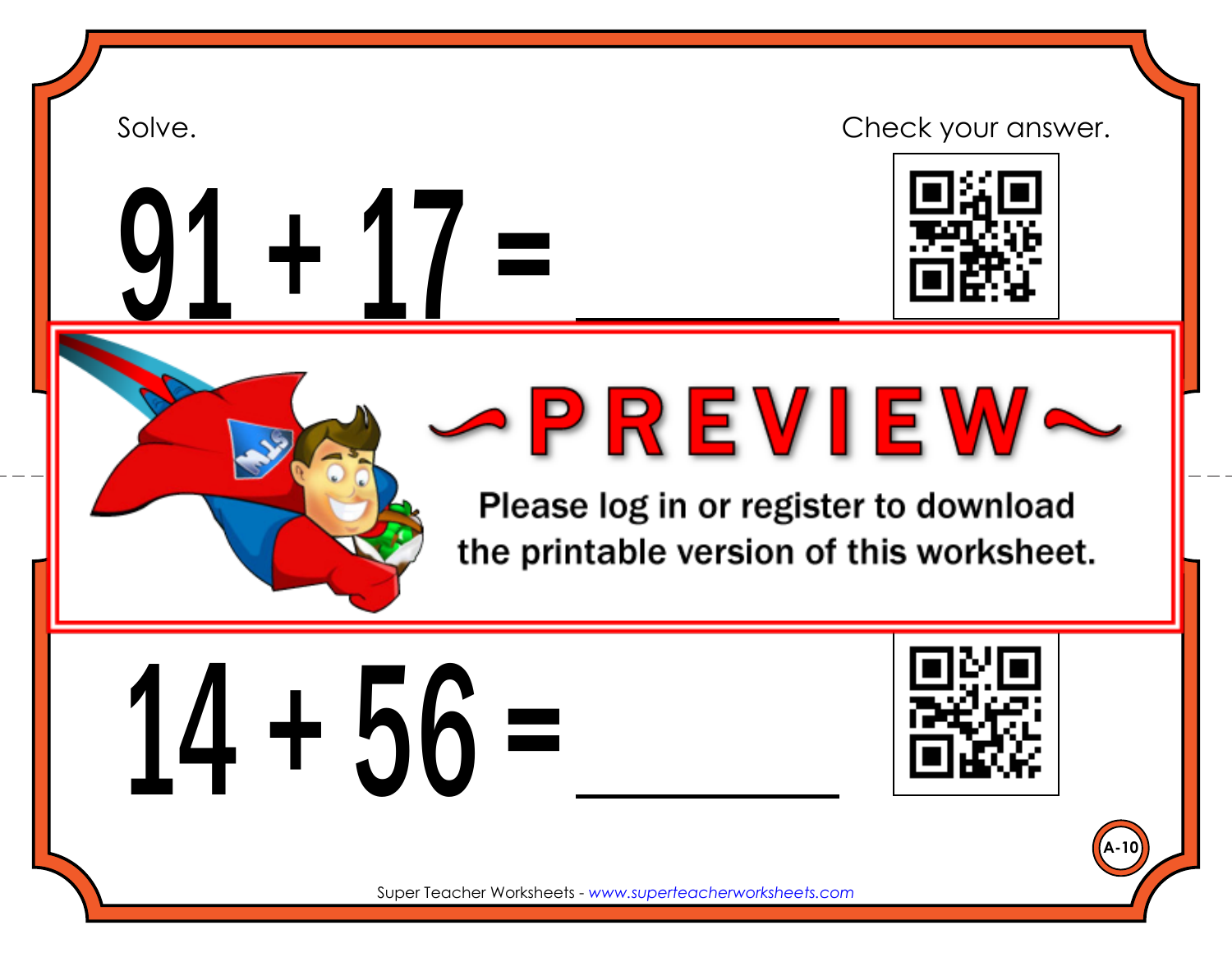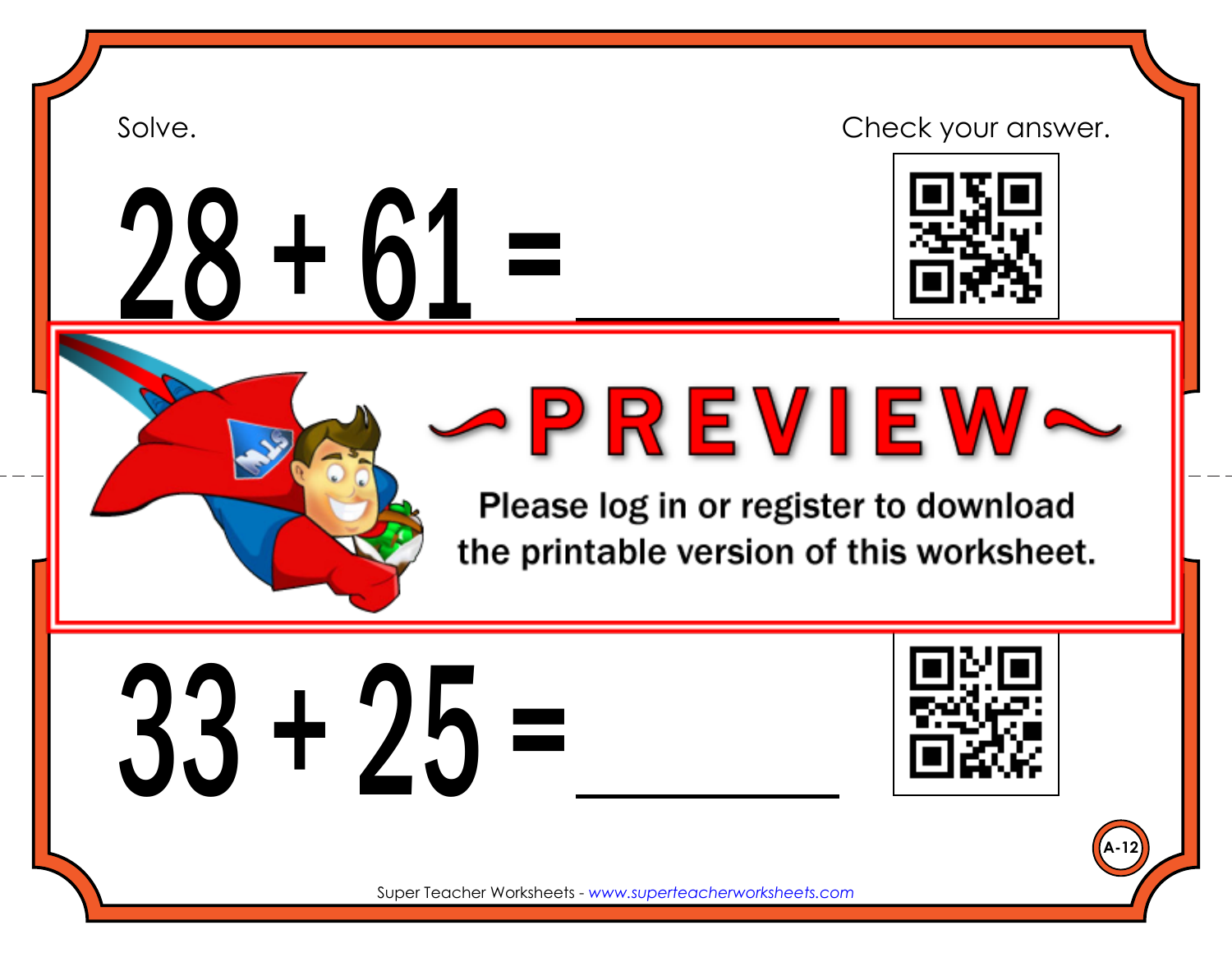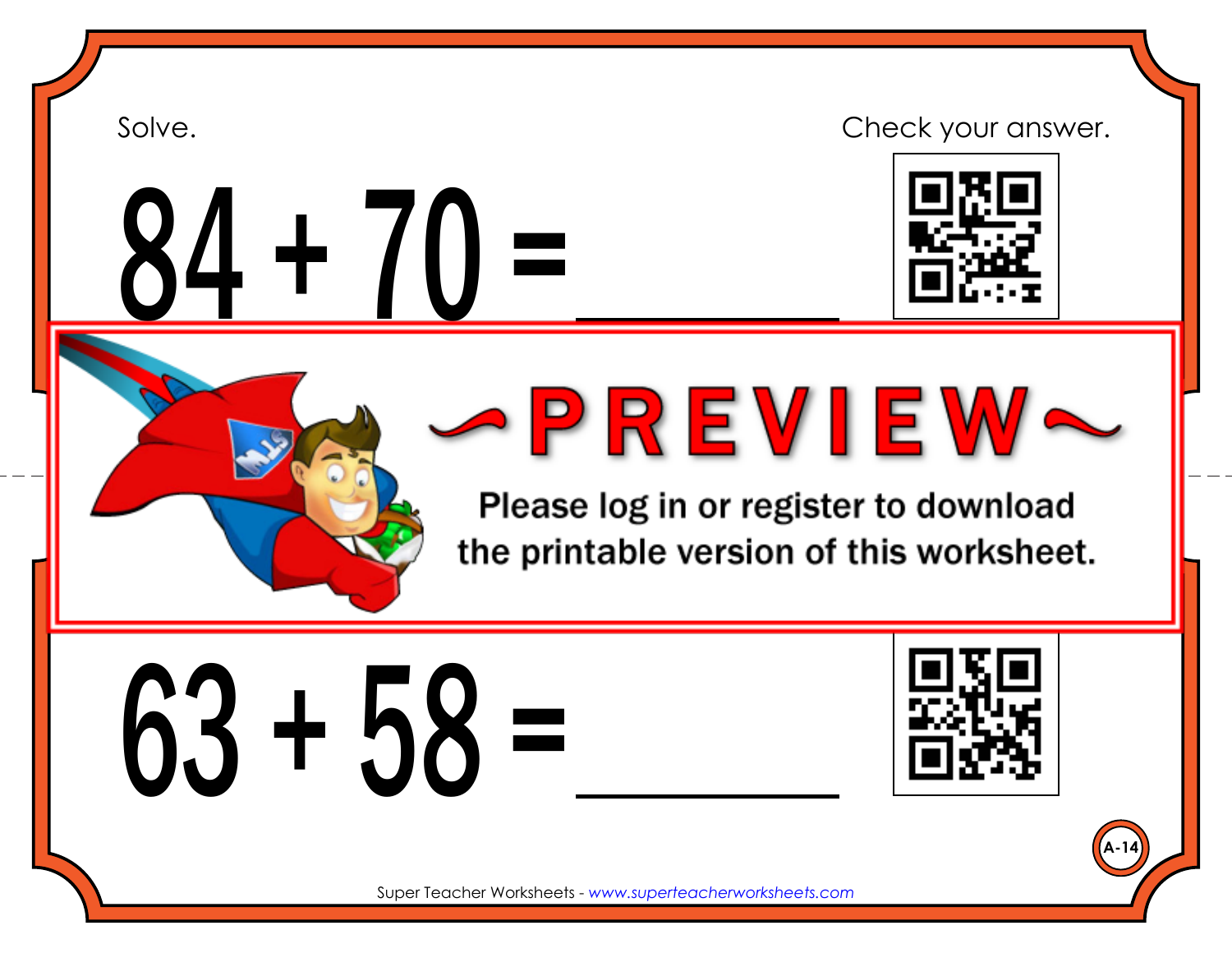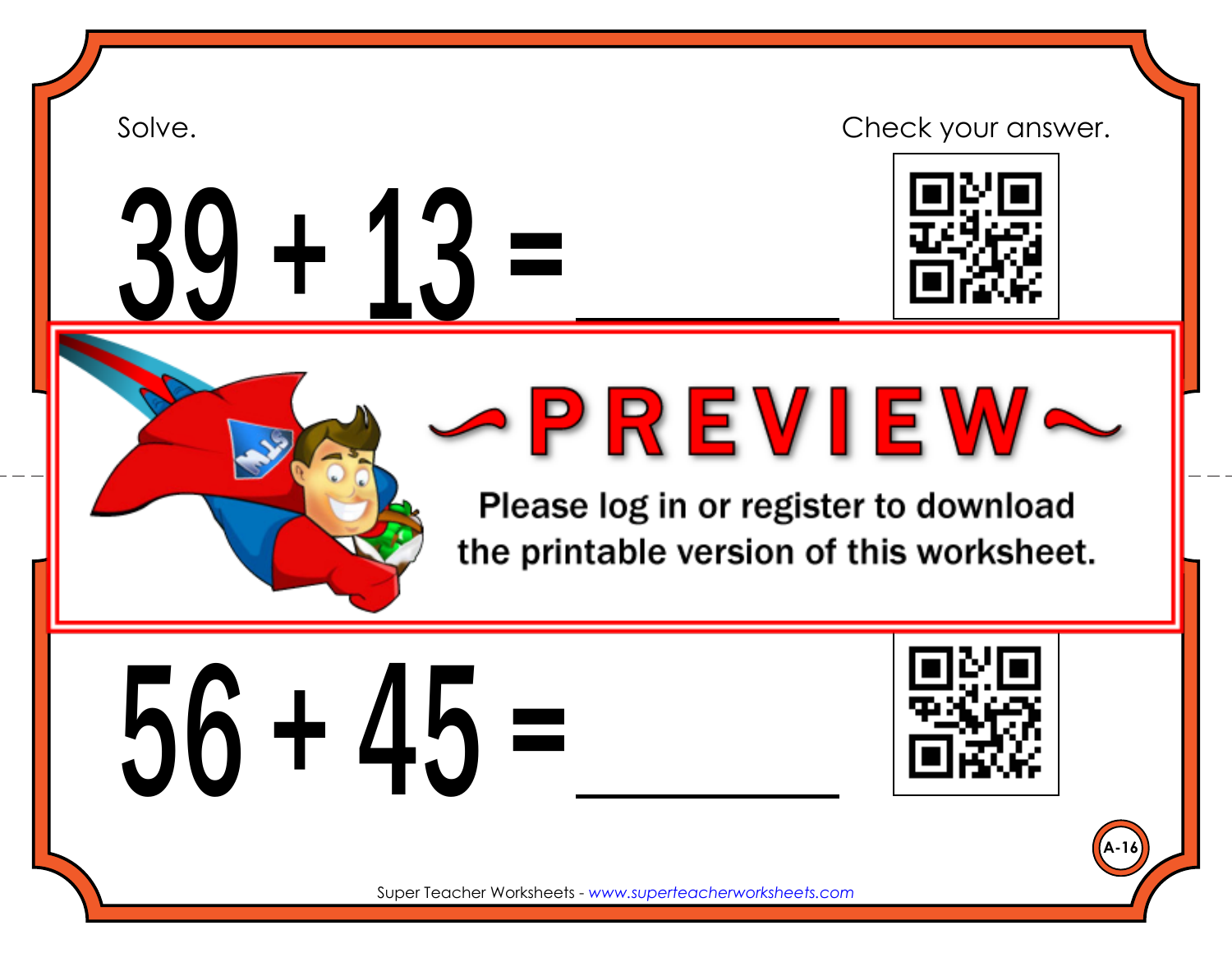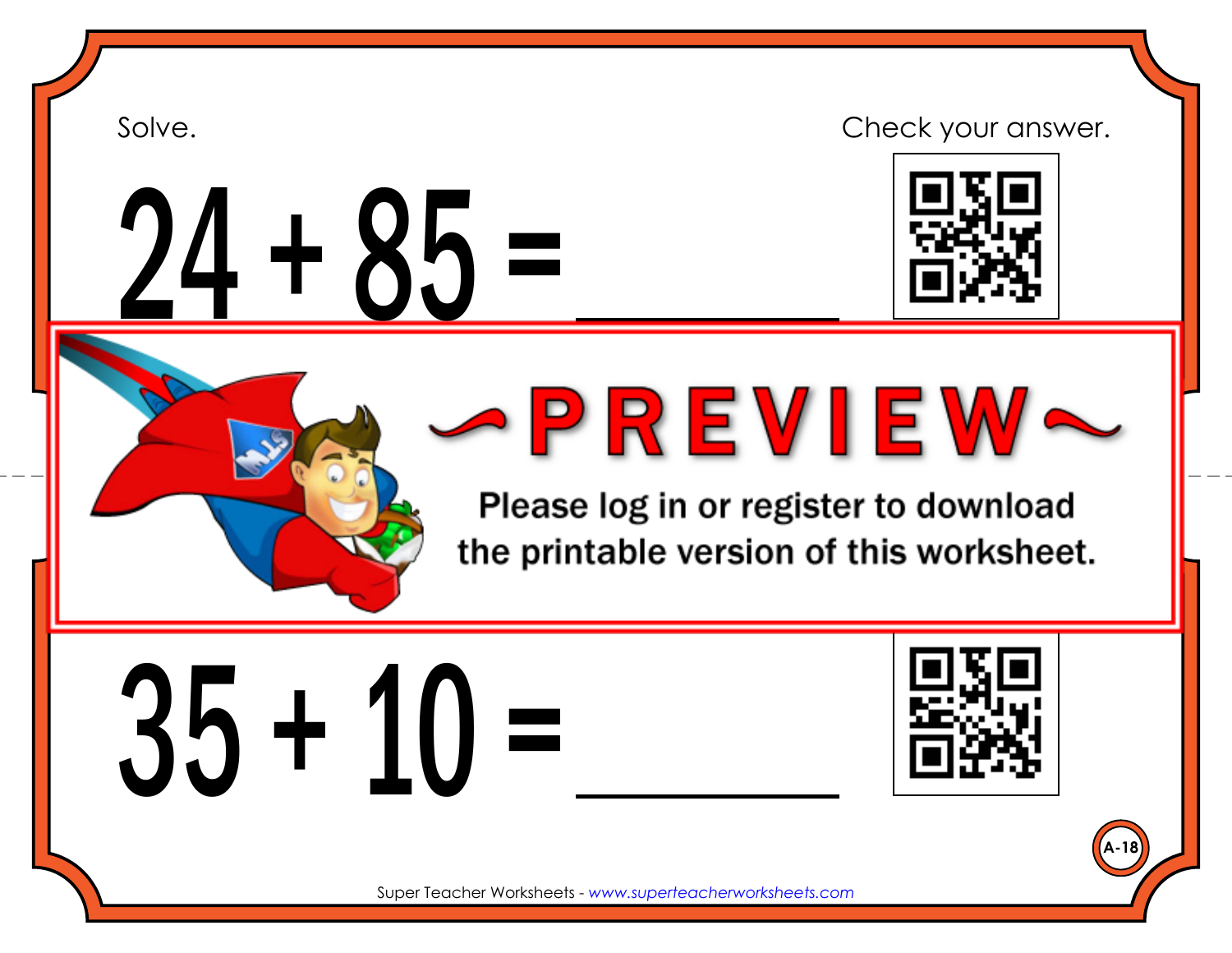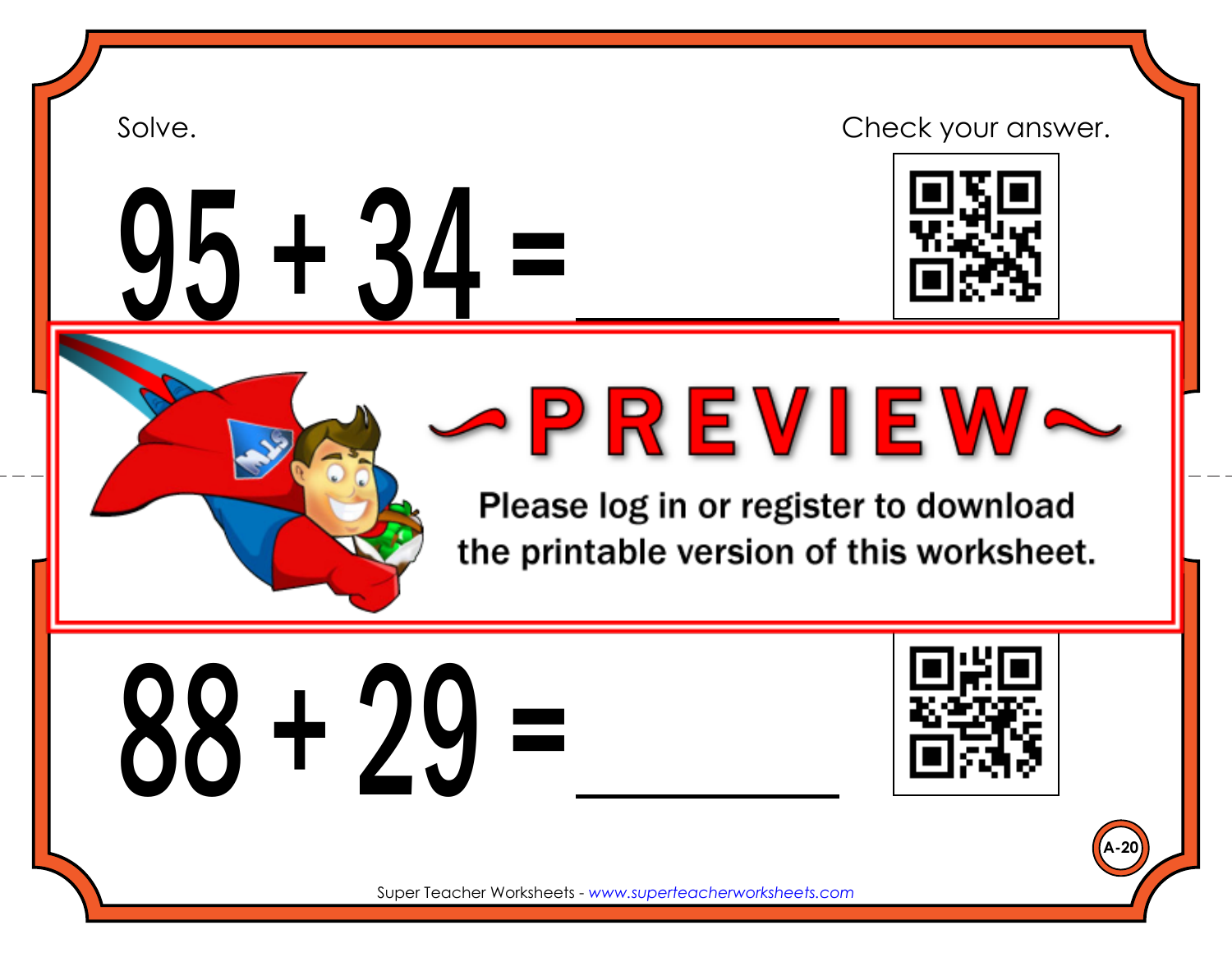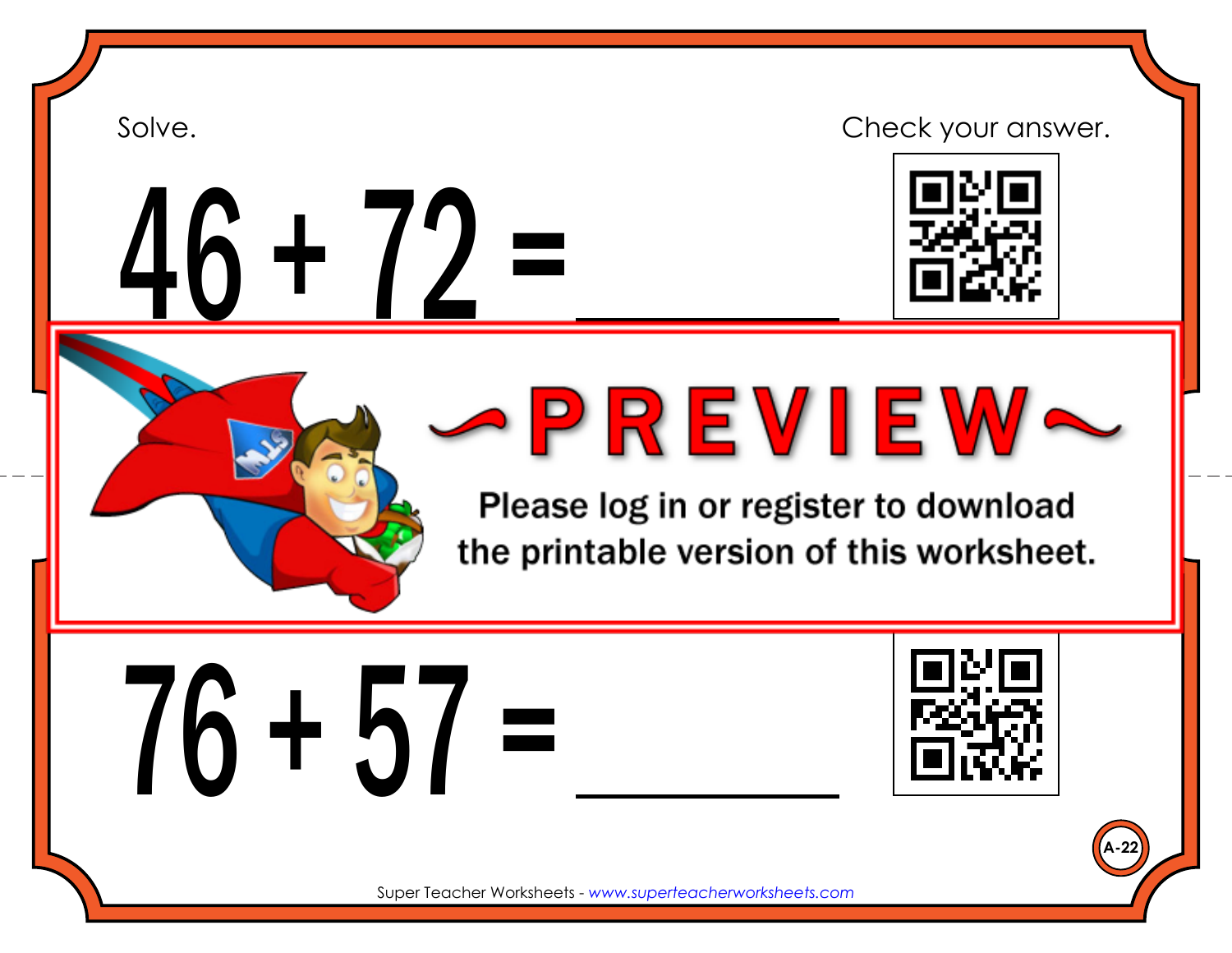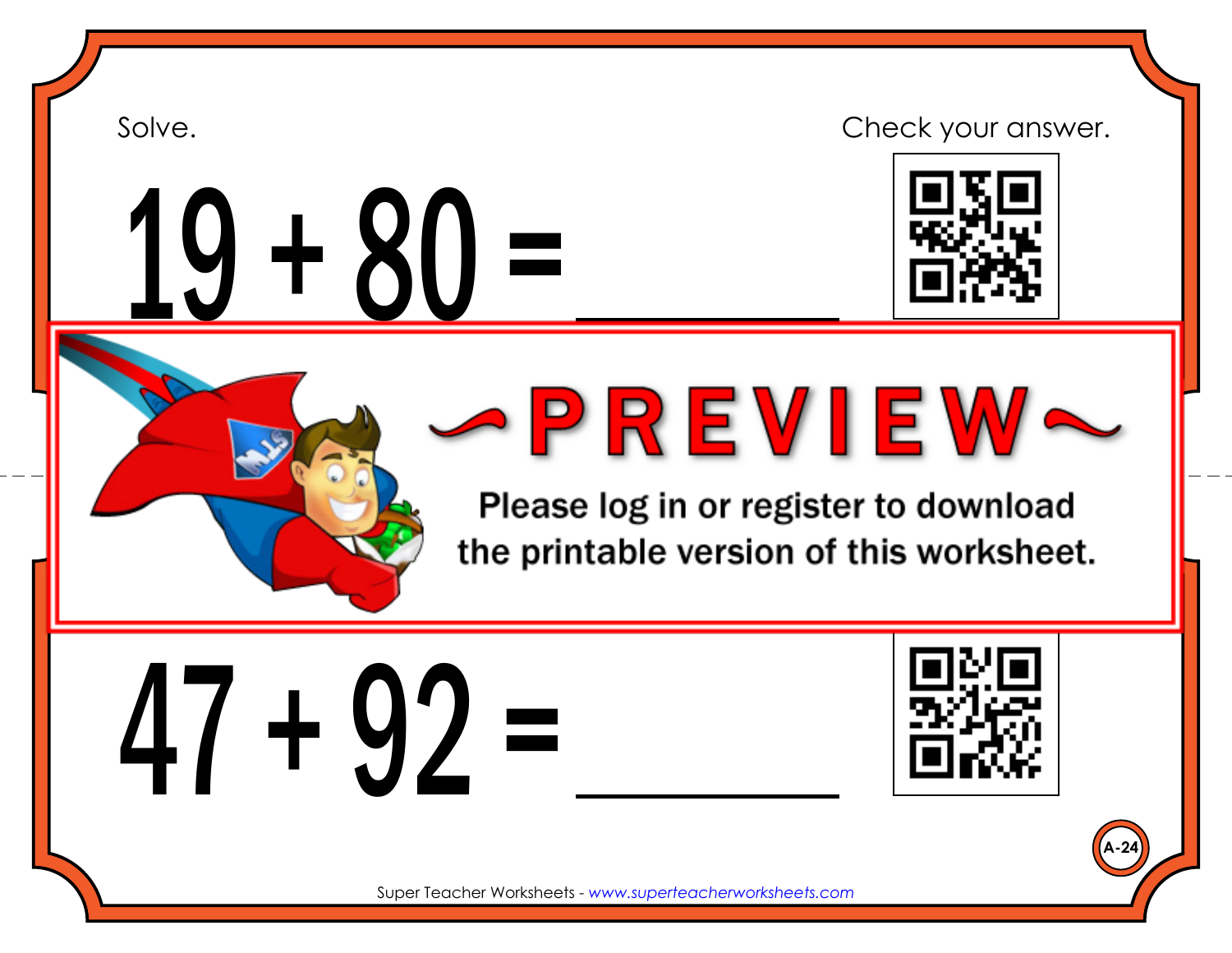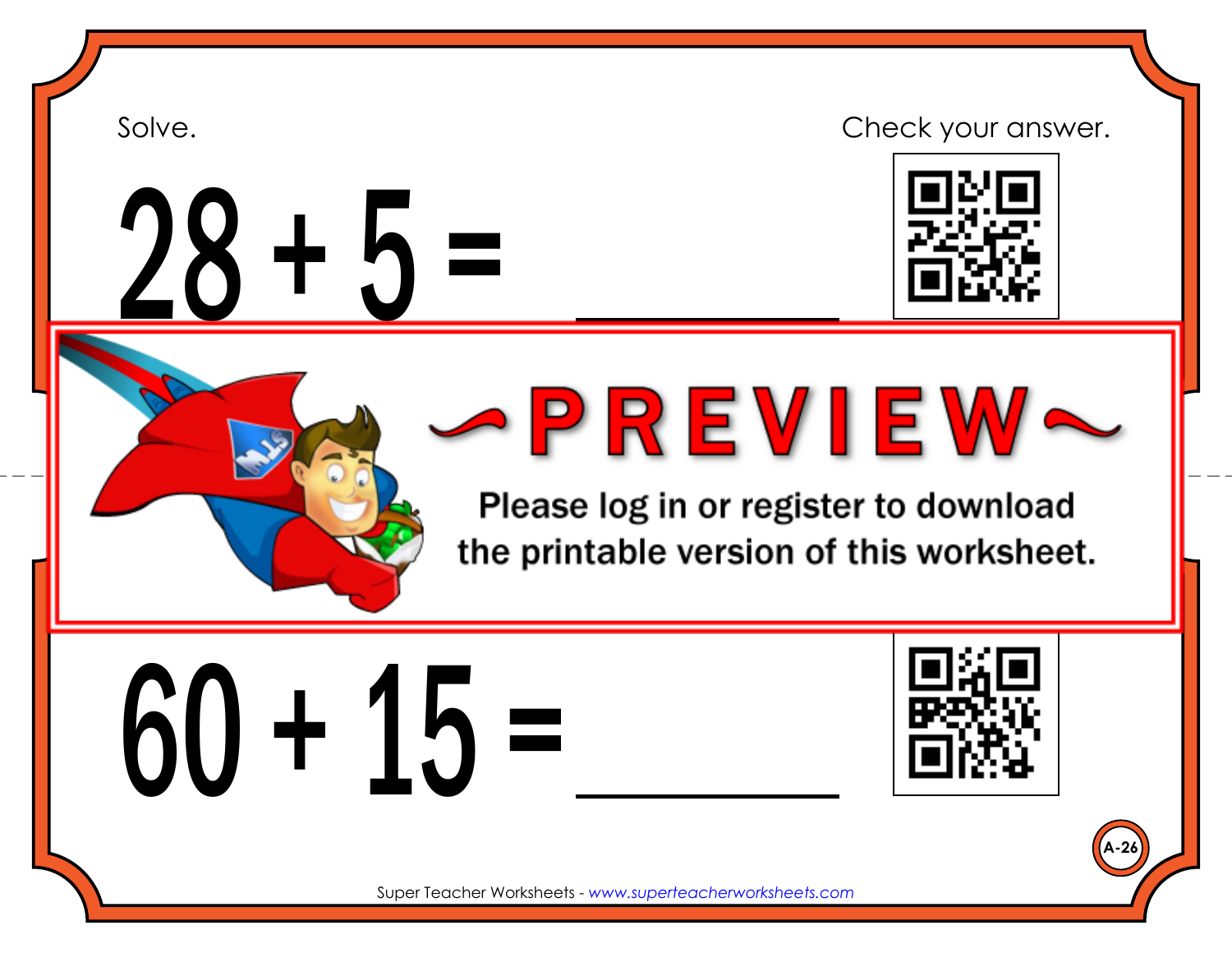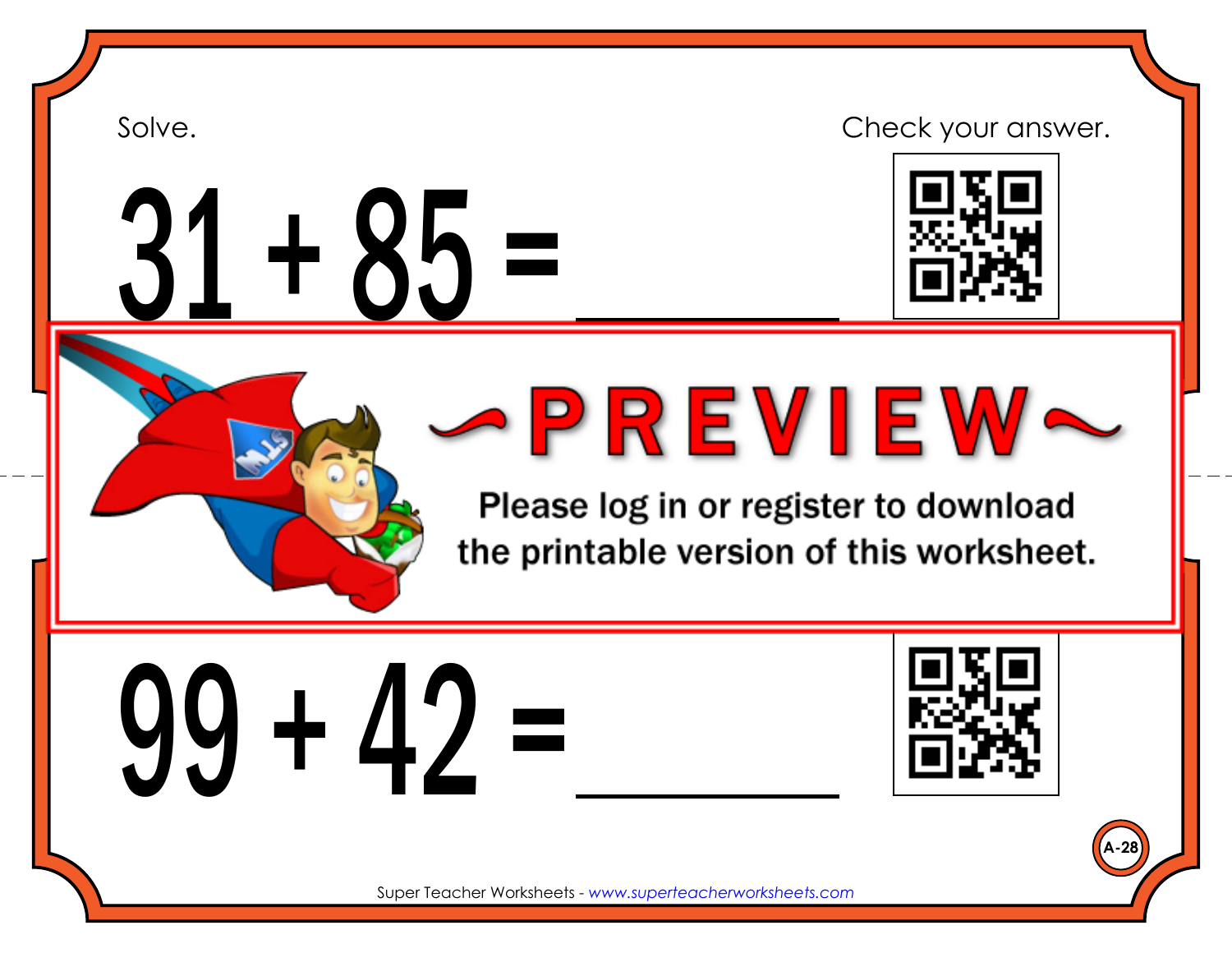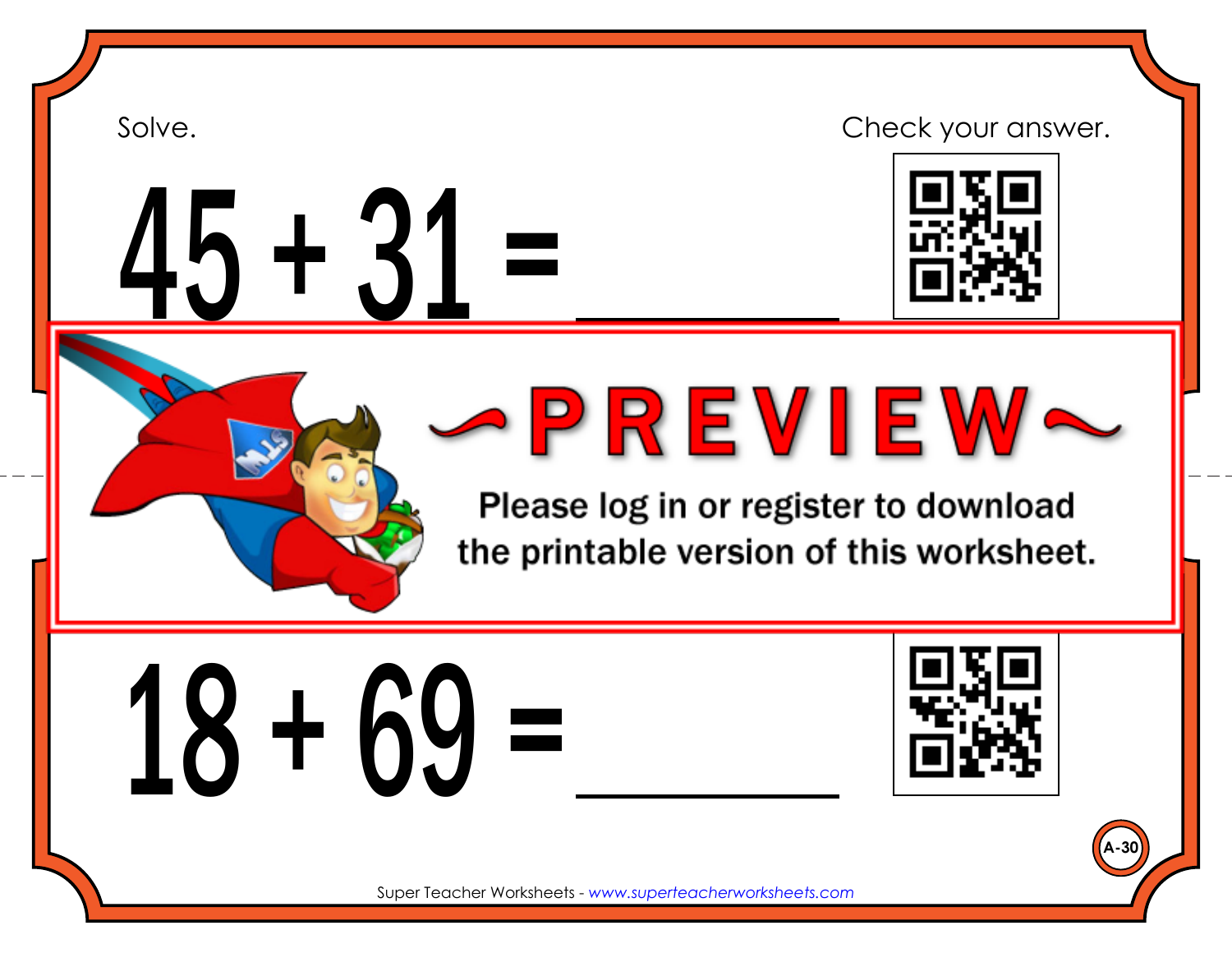